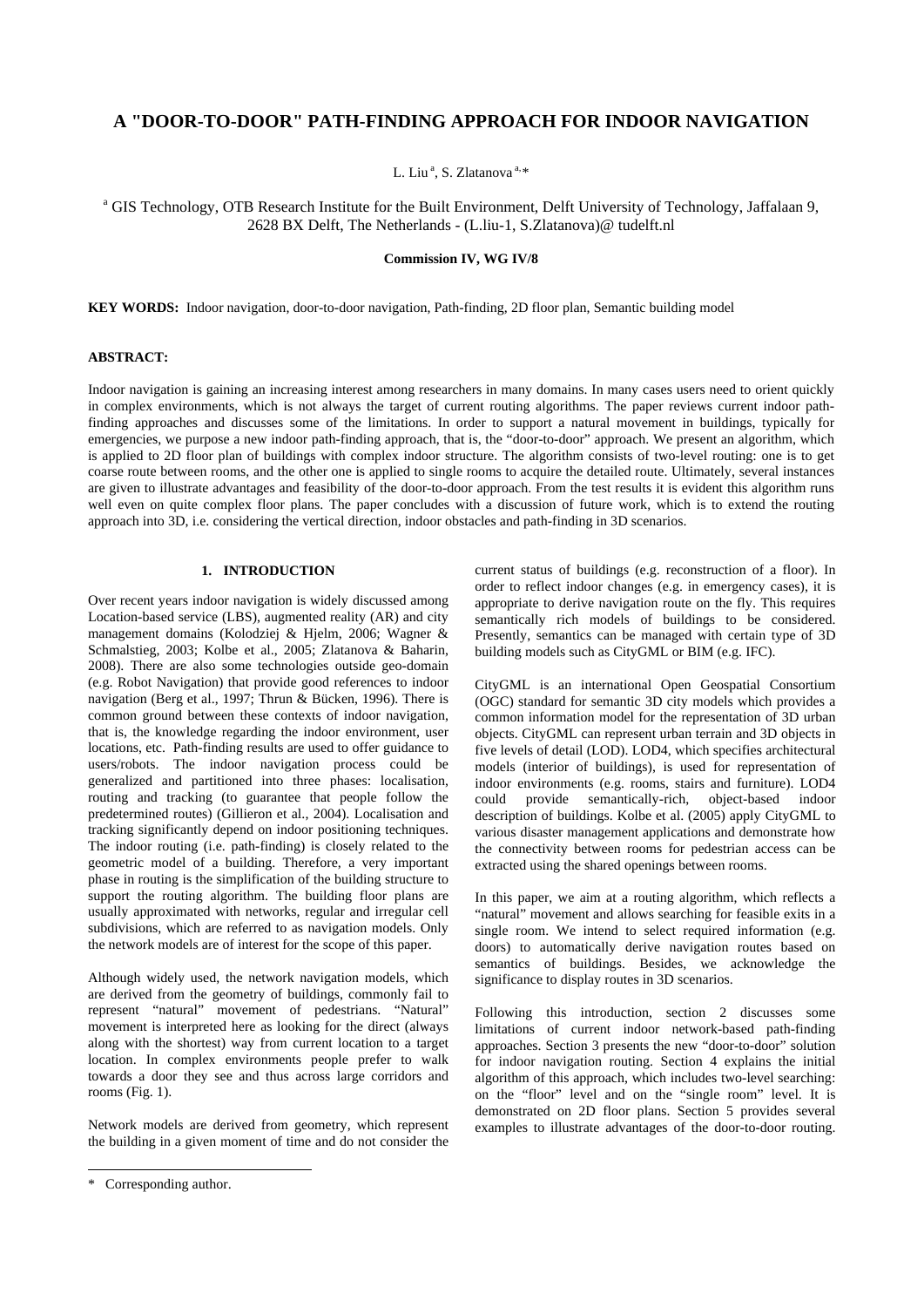Section 6 concludes this paper and discusses future work, especially in 3D scenarios.

### **2. LIMITATIONS OF CURRENT INDOOR NETWORK-BASED NAVIGATION ROUTING**

At present, geometry models of buildings are widely used for creating networks for indoor routing (e.g. Meijers et al., 2005; Boguslawski & Gold, 2009). Based on the geometry of a building, a topological structure could be conveniently derived to facilitate routing computation. Typical representatives are the approaches based on the traditional Dual Graph (DG) (Whitney, 1932). Lee (2001a) proposes the Node-Relation structure (NRS) to represent the connectivity of buildings based on Poincaré Duality theory (Munkres, 1984; Corbett, 1985). In order to represent indoor environments more accurate, Lee (2004) extended the NRS to Geometric Network Model (GNM), which introduced geometrical metric. Lee (2004) has also mentioned a skeleton-abstraction algorithm to help constructing 3D GNM, which is named Straight-Medial Axis Transformation (S-MAT) modelling method (Eppstein & Erickson, 1999; Choi & Lee, 2009). S-MAT can abstract linear features from simple polygons (such as corridors). Generally, DG model concentrates on the geometry of buildings and does not consider semantics or pedestrian-dependent factors (e.g. could not reflect if a door is only opened for pedestrians who have the key). Furthermore, S-MAT may have problems in complicated irregular indoor structures.

S-MAT follows the structure of the building and can not provide door-to-door routes for people. As shown in Fig. 1, the straight medial axis of a corridor is D1-M1-M2-M3-M4-D4. If a person needs to go to D2, the route will be D1-M1-D2. Door-to-door result is D1-D2. Even if the person could not see a door, e.g. D3 from D1, the door-to-door route will be D1-S1-D3 (the dash line), which means the person will see D3 until he reaches S1. Yet the DG route would be D1-M1-M2-M3-D3 in this case.



Figure 1. Comparison of DG and door-to-door route

Another approach is proposed by Lorenz et al. (2006). The indoor space (2D plan) is decomposed into cells to simplify the complex spaces and facilitate the creation of the graph structure. In this approach, the doors are explicitly considered and the cell centres are connected with doors. However, because of its celldoor-based representation, the network could result in some unnecessary tortuous paths. Similar to S-MAT, it will be unnecessary to pass through a cell centre (e.g. a node of the corridor), if a door is visible and can be directly approached. Besides, there is no completely automation of the cell decomposition.

Although existing network indoor routing methods can cope with indoor navigation on the basis of explicit topology of buildings, it is still tricky for them to tackle complex buildings (e.g. irregular space shapes, inner rooms, etc.).



Figure 2. Cell centres and paths overlaid with a floor Plan (Lorenz et al., 2006)

Recently, the Multilayered Space-Event Model (MLSEM) is proposed, which attempts to provide a fundamental framework for indoor navigation (Nagel et al., 2010). It provides a multi-graph structure (Multi-layered Graph), which encompasses topological relationships between 3D spatial objects and coverage of sensors. Although it has some similarities with the DG approach, the framework is more conceptual and does not relate directly to the physical representation of buildings. It allows all kind of spaces to be considered and approximated to the Multi-layered Graph. For example, in our door-to-door approach, the door can be regarded as a space and the resulting dual graph will contain nodes representing doors only.

Theoretically, MLSEM has the potential to represent connectivity modelling of any type of indoor volumes. Until now, we have discussed three types of space-graph approximations: room-based, cell-door-based and door-based. Despite their various representations, these types of DG can still be embedded in the framework of MLSEM.

As mentioned previously, one of the major goals of door-todoor approach is to provide routing that adapts better to the walking behaviour of pedestrians. Furthermore, our approach aims to:

- Resolve navigation in complex shaped buildings
- Consider changes of indoor environments
- Allow dynamic re-computation of a route
- Automate route derivation from 3D semanticgeometric models of complex buildings

A detailed discussion on these issues could be found in Liu & Zlatanova, 2011.

#### **3. "DOOR-TO-DOOR" APPROACH**

As mentioned above, door-to-door is interpreted as the direct walking way from a door to the next visible door or the shortest possible way between two invisible doors. Nevertheless, it does not mean people have to strictly follow this way. The way merely provides potentially efficient routes for indoor navigation. In the following parts of this section, the corresponding algorithm will be introduced.

The algorithm is based on the following assumptions:

 A semantic-geometric model of the buildings is known. Semantics of buildings is pivotal to automation of route generation. Since it provides the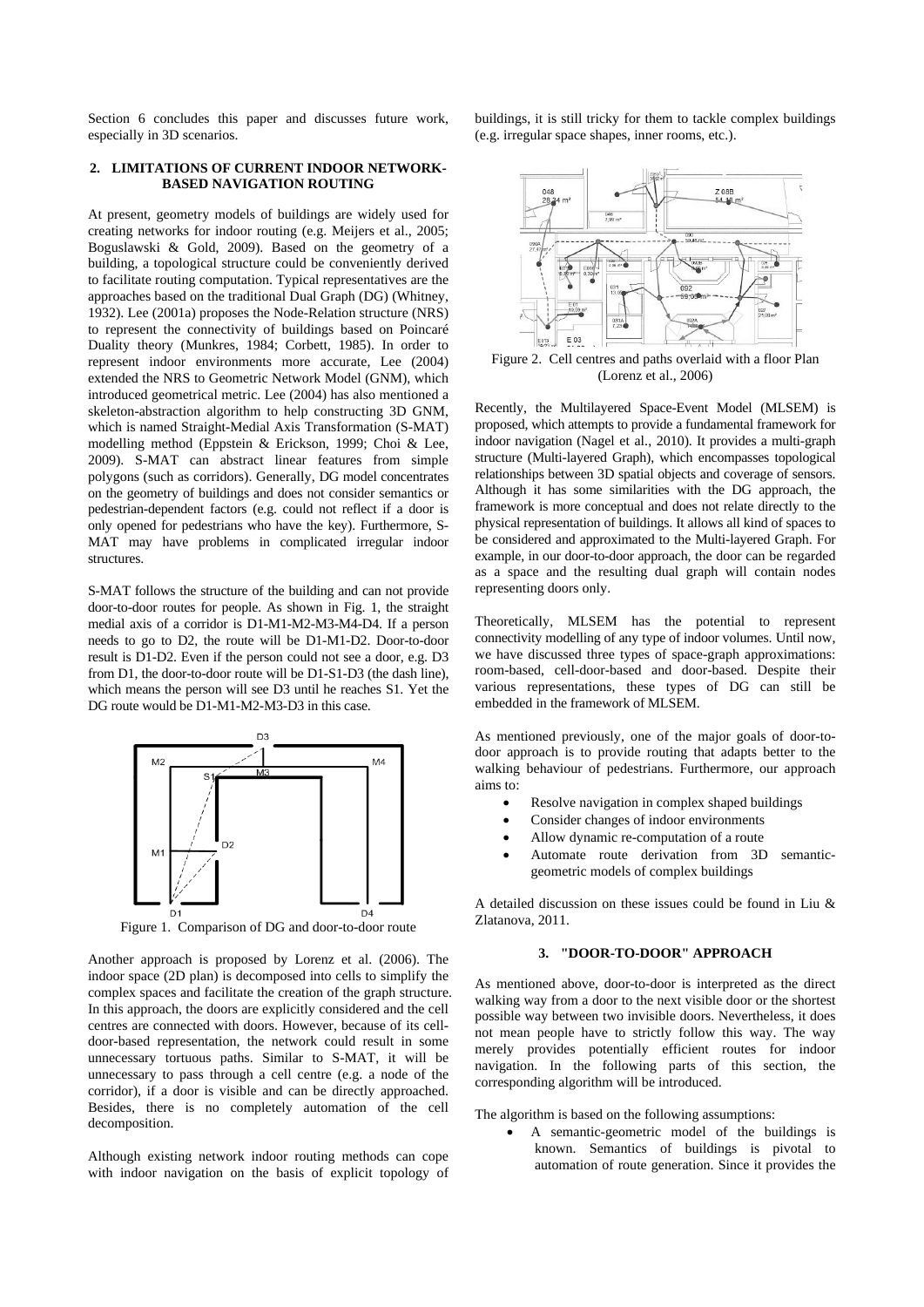location, the type and the status (e.g. exit and locked) of doors

- The model provides (directly or indirectly) connectivity information as well as containment information (such as 'the door is a part of a room')
- The model contains information about all interior objects, which can become obstacles at certain moment
- The dynamic changes in the interior and the structure of the building are also known.

The algorithm presented below is a typical network-based algorithm. However, in our approach the doors (or openings) are approximated with nodes and the rooms with edges. This is in contrast to most currently available network models that treat doors (or openings) as edges connecting rooms (nodes). As shown in Fig. 1, door-to-door approach generates a shorter route compared to S-MAT (derived from the room-to-room connectivity).

At current stage, the routing strategy is organized as a two-level approach:

- Coarse: it is based on room-to-room connectivity on the floor level to determine the direction of movement.
- Refined: it is used in a single closed space to avoid all kind of obstructions and make people transfer in a door-to-door way.

For a certain person, firstly his/her location should be investigated and the final exit should be specified. Based on this information a route described as "passing which rooms" is generated according to certain path-finding algorithm. When the pedestrian reaches a room, a detailed calculation of the route in the room is carried out complying with door-to-door principle.

This strategy brings two advantages: 1) not all details should be extracted from the building model at once and 2) if some changes occur at indoor environments in emergencies, we could adjust the calculated route on the macro-level (i.e. to pass which rooms in a floor) at first. Another merit of this approach is that there is no space sub-dividing process (compared with cell decomposition for example).

## **4. COARSE AND FINE ALGORITHMS**

It is assumed that the semantic building model is already obtained, and the required semantic information (doors, windows, etc.) has been extracted from the model. Please note in these initial developments interior obstacles (e.g. furniture, pillars, pedestrians, etc.) are not taken into account.

In the following sub-sections, the algorithm will be presented and discussed in detail: on the coarse level (between rooms in a floor) in section 4.1 and on the fine level (within a single room) in section 4.2.

# **4.1 Routing between Rooms**

At this stage, the answer to "how to move from space to space in one floor" will be given. Here we are interested in rooms or corridors, where people can walk through. Based on semantics and geometry of a single building, the connectivity can be defined. For each room the number of door spaces attached to it and the other rooms these doors lead to could be clarified. Then a traditional DG, whose nodes represent rooms and edges denote the connectivity with other rooms, can be constructed.

Firstly, the start room and the target room (or target door in case of evacuation) are specified. Secondly, a certain optimal routing algorithm (e.g. shortest, fastest or safest) is used to determine which rooms pedestrians will traverse in current circumstance. In our case we have used the *Dijstra* algorithm (Dijkstra, 1959). Cost could be distance or travel time (in normal situations) between rooms or safety coefficient (in emergencies). Finally, if accidents occur in halfway (the target room is changed or the current room can not be passed by), then re-calculation of the route is implemented. In such cases, probably it is necessary to re-assign start/target room and recompute the traversing sequence of rooms.



Figure 3. The room-to-room route selection on a "floor" level

Fig. 3 illustrates a routing example. The start room and the target room are indicated in Fig. 3. The sequence of rooms being traversed is A-B-C-D.

### **4.2 Routing within a Single Room**

After specifying the route on the "floor" level and it is known which rooms should be accessed, the routing in a room can start. When a pedestrian arrive at the door attached to the next room, the navigation route is computed and provided. There are several steps to acquire the route:

**Step 1:** determine the start door and the target door in this room. After that, detect visibility between them. If there are multiple doors to the next room, take the closest one.

**Step 2:** if the two doors are mutually visible, then go to the next room; if it is not, go to step3;

**Step 3:** find out the concave points of the room (a polygon in a 2D floor plan);

**Step 4:** construct a graph with the node set consisting of start door, target door and all concave points of this room. Create adjacency matrix of the graph;

**Step 5:** for each node, determine other nodes visible from it and compute their distances with the node as weights in the adjacency matrix.

**Step 6:** use a shortest path algorithm to find out the shortest path between the start and target doors.

The pseudo-code of routing in a single room is given as following:

- // "PtSet" is a node set consisting of start, target and all concave
- // points. "visibleCp" is a vector storing the concave points
- // visible from current point. "AdjMatrix" is the adjacency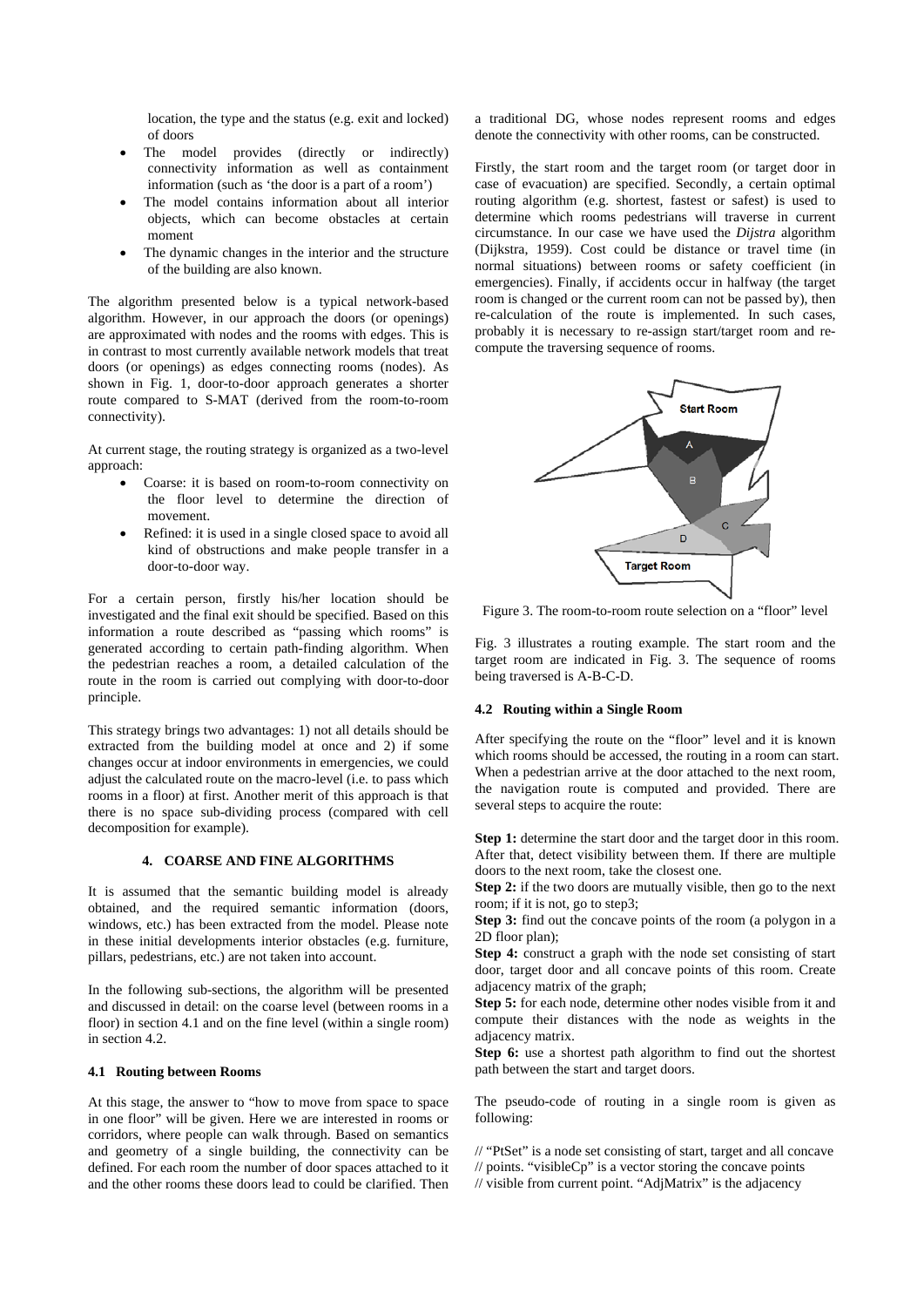// matrix of nodes in PtSet. "route" vector outputs the sequence // number on the shortest path.

if (IsNotVisible(startDoor, targetDoor))

 Determine PtSet; Create AdjMatrix; For each node i in PtSet  $\{$  visibleCp.clear();  $currentPt = PtSet[i];$  FindVisibleCP(currentPt,visibleCp); For each visible concave point j Corresponding weight in AdjMatrix  $=$  Distance (currentPt, visibleCp[j]); } DijstraShortestPath (AdjMatrix, route);

}

{

Currently, we use the *Dijkstra* shortest algorithm to seek for the shortest journey. As it can be realised, the basic assumption is that a potential shortest path in a room (a polygon) consists of start door, target door and several concave corners. It is obvious that if a room is convex, then any two doors within the space are mutually visible. In other words, people can head to the target door directly in a convex shaped room. One thing that must be stressed is that interior obstacles (e.g. furniture, pillars, other pedestrians, etc.) in single rooms are not discussed in this paper.

After these steps, the door-to-door path in a single room is obtained. The pedestrian approaches the next room according to the sequence of rooms defined at the first level. The old target door becomes a start door, a new target door is identified and the algorithm is run again from Step 1. This approach is to be followed until reaching the target room on the floor.

Fig. 4 illustrates the shortest route from Door 1 to Door 2 in a concave room. Two concave corners are adopted as intermediate points on the route.



Figure 4. The shortest route in a concave room

### **5. CASE STUDY**

In this section, two imaginary irregular polygons are used to illustrate the merits of the door-to-door method. Besides, a floor plan is also utilized to demonstrate feasibility of this approach.

## **5.1 Test on Irregular Polygons**

Fig. 5 shows a weird shaped room (polygon), which is seldom seen in reality. Because it encompasses a number of concave points, it is favourable for verifying our algorithm. The black dot in Fig. 5 represents the centroid of the room. The shortest route between Door 0 and Door 2 is also depicted. It is apparent that the route derived from our algorithm avoids detours. The algorithm does not adopt the room centre for path-finding inside one room. Therefore, compared with the S-MAT algorithm and the network derived from the Cell Decomposition method (Lorenz et al., 2006), the door-to-door route is more straightforward.



Figure 5. The shortest route in a room with strange shape

Another case is shown in Fig. 6. In this example, the centroid of the room is outside the polygon. Traditional DG method might have problem to cope with this case. Yet with the door-to-door approach, the navigation route from Door 0 to Door 1 in the single room still can be derived.



Figure 6. The case that the centroid is outside of the room

# **5.2 Test with the floor plan of Vermeer Toren, Delft, the Netherlands**

The floor plan used here is provided by a high-rise building at Delft named "Vermeer Toren". This building is selected for the test because its 3D model is also available and will be used in the future for emergency simulations. The plan offers explicit semantics. Each independent space is regarded as a "Room" (Fig. 7 (a)). The Openings attached to every Room are also known. Thus, from the information of Openings we obtain the connectivity between different Rooms. A room-to-room DG was constructed based on connectivity of the floor plan and the path-finding is implemented on "floor" level. After the coarse route is acquired, the detailed door-to-door routes in each room are also computed. The final result is demonstrated in Fig. 7 (b) and (c).

Fig. 7 (b) indicates the coarse route. It is derived from the DG of the 2D plan. A is the start room and room B is the destination. It is clear that a pedestrian will arrive at the target room after traversing several rooms. The traversing sequence is  $A-M_1-M_2$ -B.

In Fig. 7 (c), the start and target rooms are same to Fig. 7 (b). The lines attached to rooms denote the locations of doors. The entire door-to-door route between the two locations (A & B) is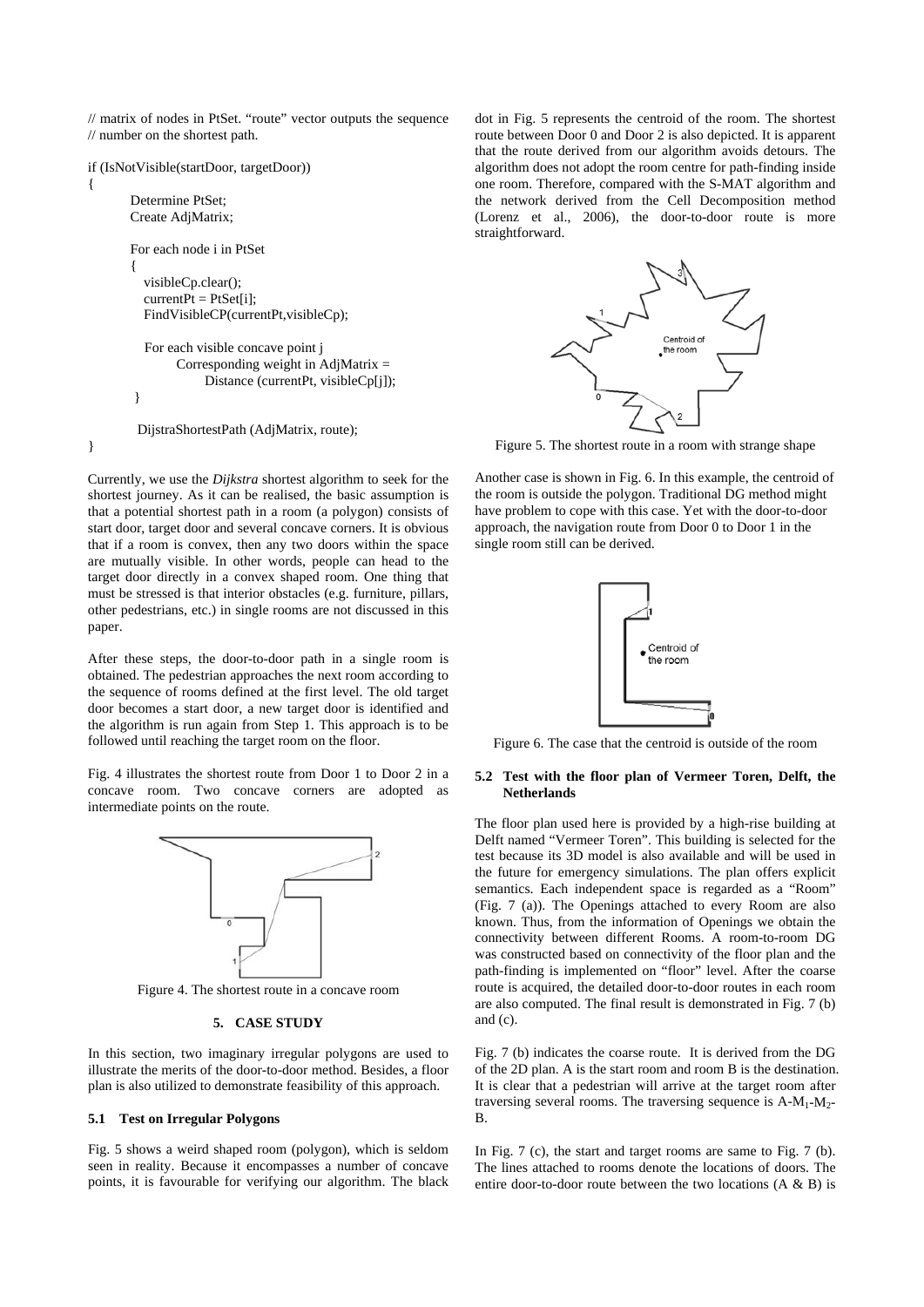depicted by a chain. It should be noted that the route is distinct from routes derived from the network based on traditional DG. It employs the concave corners within single rooms as "landmarks" to transfer. The door-to-door approach has no need of skeleton-abstraction (e.g. S-MAT).









Figure 7. (a) The floor plan with semantics; (b) the coarse route on the "floor" level; (c) the entire route between two specific locations on the floor plan

Please note that if the shape of the rooms is complex or there are internal rooms, it may appear that the routes between two specific rooms might differ when the start and target are swapped. This is very well illustrated in our example. When the start room (Room A in Fig. 8) becomes the target room, the entire route is changed (Fig. 9):

There are three doors to connect rooms  $M_1$  and  $M_2$ , which are d2, d4 and d5 respectively. As shown in Fig. 8, if a person departures from A and then reaches d1 (into room  $M_1$ ), he will make a choice among these three doors to access room  $M_2$ . Then d2 is selected because it is the closest and visible door to d1. After entering room  $M_2$ , he keeps looking for the next suitable door in this room to access room B. Finally, the door d3, the only door linking  $M_2$  to B, is selected. Likewise, when the person heads to room A from B (Fig. 9), d4 is the closest and visible door to d3. Consequently, the person will pass by d4 to get into room  $M_1$ , and find the d1 to room A after transiting several concave corners.



Figure 8. The route from room A to room B



Figure 9. The route from room B to room A

For a pedestrian, the next step he will take substantially depends on his entering location to the room. Accordingly, it is reasonable to acquire different routes between two rooms when the start room and target room are reversed. Firstly, it means people don't need to follow the same route in the context of evacuation. Secondly, this feature complies with the concept of "natural" movement. That is, pedestrians always are inclined to select available and the closest doors (openings) to escape. Also on account of this feature, we avoid using the term "shortest" for an entire door-to-door route. It is worth noting that we only adopt the term in the context of single rooms and considering the direction of movement.

### **6. CONCLUSION AND FUTURE WORK**

In this paper we have presented a new approach for indoor navigation, which is based on a two-level routing strategy. The coarse level utilises the traditional DG approach for room-toroom navigation and the fine level is a new door-to-door algorithm. The door-to-door algorithm is tested with a variety of complex spaces, some of which are presented in this paper. The entire routing approach is also tested for a few real building floors. The results show several merits of the door-to-door algorithm. It can serve complex floor plans and provide the door-to-door route in any kind of (concave) spaces with arbitrary number of doors between two neighbouring spaces.

As mentioned previously, the routing using this algorithm is still at very early stage. The algorithm is merely applied to one floor. In other words, it does not consider the vertical connection between floors (e.g. staircases, elevators). Moreover, the classification of doors (e.g. status to denote door is open or locked) is not considered yet.

In the next steps, we will consider several enhancements and adaptation. We will attempt to implement the coarse level routing with door-to-door DG rather than traditional DG. Furthermore, door-to-door algorithm will be extended to